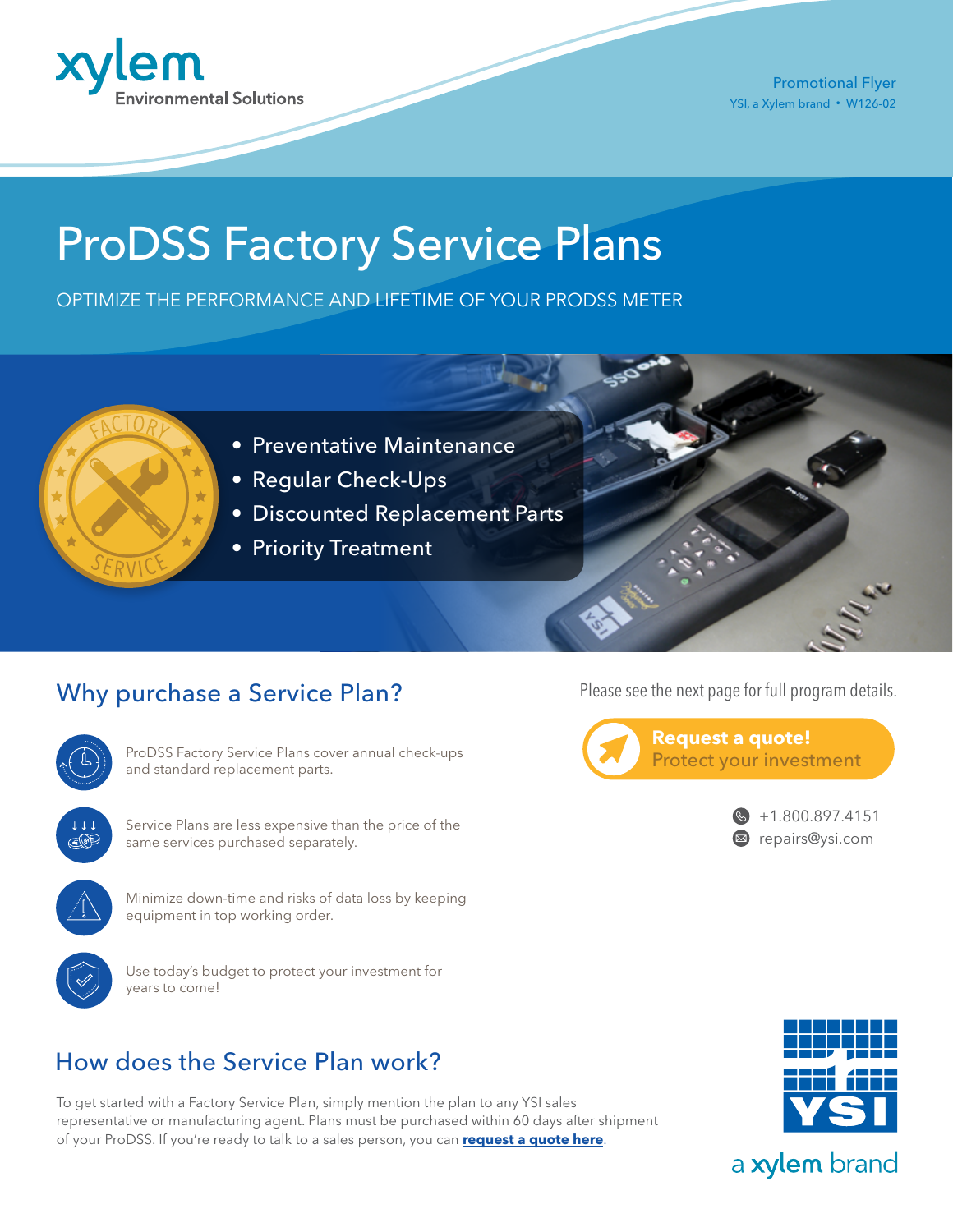## What does the Service Plan include?

#### **Preventative Maintenance**

- Equipment cleaning
- Replacement/lubrication of all sonde o-rings and sealing surfaces
- Firmware updates to handheld and sensors
- Evaluation of the complete system: Handheld + Cable + Sensors
- Calibration of sensors with Kor Calibration Reports
- Sensor power draw check

#### **Standard Replacement Parts**

- ODO cap with 1-year warranty (\$135 value)
- pH or pH/ORP module with 1-year warranty (\$270 value)

#### **Priority Treatment**

- In the event of unexpected repair needs, the Service Center will complete the evaluation and send an estimate within 5 business days for ProDSS Factory Service Plan owners (\$100+ value)
- Free return shipping

### What equipment is covered?



### What are the plan options?

|           | <b>ProDSS</b><br>8<br>4-Port Cable |
|-----------|------------------------------------|
| 1-year    | \$625                              |
| 2-year    | \$1,225                            |
| $3$ -year | \$1,850                            |

### How are plans tracked?

Customers will receive a digital Service Plan Certificate that includes the ProDSS serial number. When it is time to send in the meter, simply include a copy of the Certificate with the **[Product Return Form](https://www.ysi.com/File%20Library/Documents/Repair-related/Product-Return-Form-RevH.pdf)**.